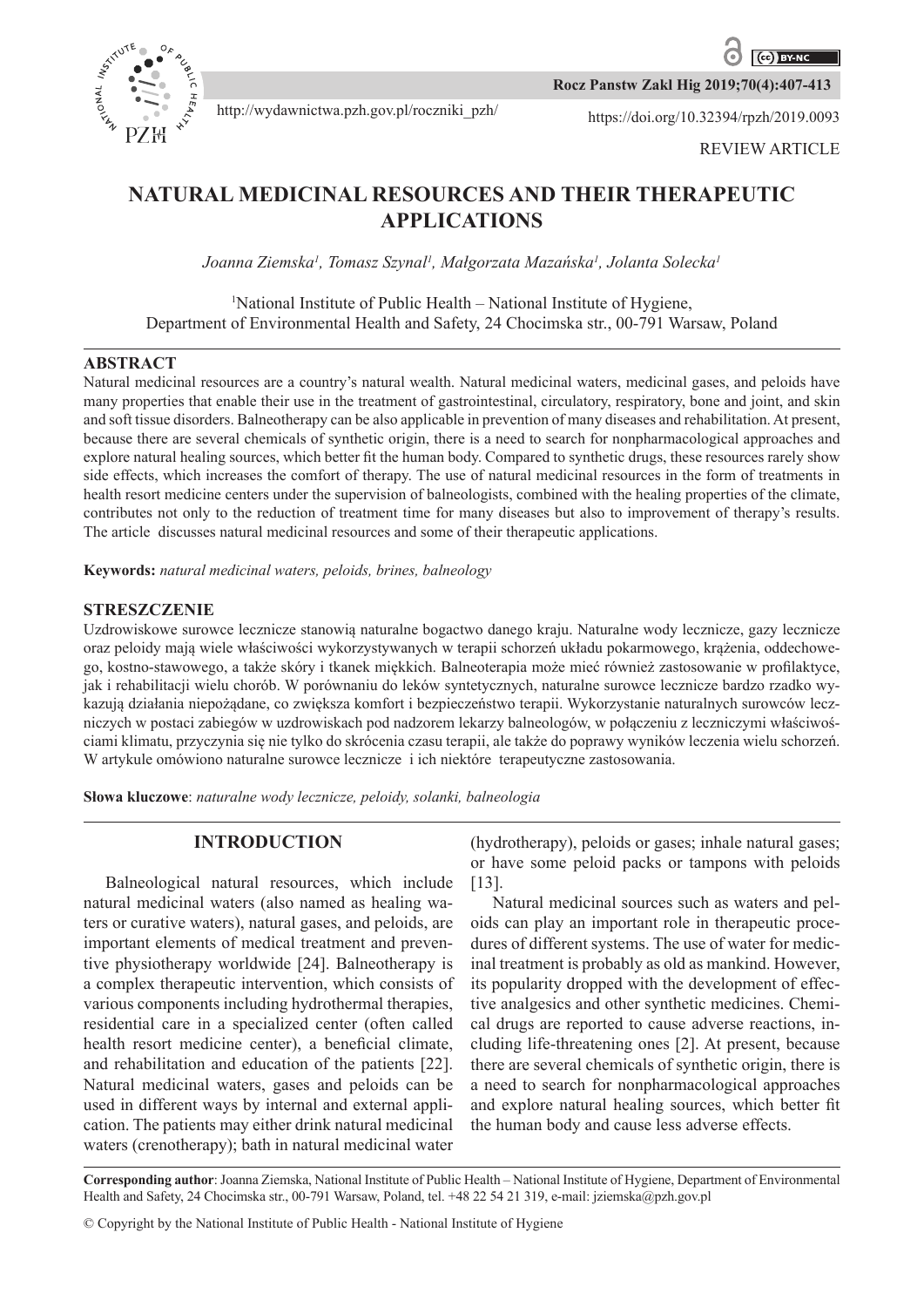In this review, the authors describe the characteristics of chosen natural medicinal resources such as waters and peloids and provide their some therapeutic properties.

## **CHARACTERISTICS OF NATURAL MEDICINAL WATERS**

In the past, various nomenclature and characteristics were used to describe natural medicinal waters and natural mineral waters. They were differentiated for the first time during the International Balneological Congress in Nauheim in 1911 with further changes in Salzuflen in 1934. The first European classification of medicinal waters defined them as natural waters with at least

1 g/l of dissolved minerals. Some of the medicinal waters were distinguished by minimum concentrations of components with a specific biochemical effect on the human body including for fluoride, sulfur (II) compounds, iodides, bromides, iron (II), arsenic, radon, and metasilicic acid (Table 1). These criteria still vary in different European countries owing to the lack of unambiguous clinical data for accepted specific substance concentrations, mainly regarding their pharmacodynamics and toxic properties as well as the local tradition of the country [16]. Compared with natural medicinal waters, natural mineral waters (bottled waters) are defined as food and their labeling has to abstain from anything that may be interpreted as medical advertising.

Table 1. Classification of medicinal waters according to the International Balneological Congress in Nauheim in 1911 with further changes in Salzuflen in 1934 and the Polish Ministry of Health Regulation from April 13, 2006 [16]

|                                                                      | Minimum contents of water                | Minimum contents of water        |
|----------------------------------------------------------------------|------------------------------------------|----------------------------------|
| Specific water components                                            | components according to the              | components according to the      |
| (water type)                                                         | Nauheim/Salzuflen medicinal              | Polish classification of natural |
|                                                                      | water classification                     | medicinal waters                 |
| Iodine J (iodide water)                                              | $1.0^{\ast}/5.0^{\ast}/10.0^{\ast}$ mg/l | $1.0$ mg/l                       |
| Bromine Br (bromide water)                                           | $5.0/25.0$ mg/l                          |                                  |
| Fluoride F (fluoride water)                                          | $2.0/20.0$ mg/l                          | $2.0$ mg/l                       |
| Ferrum $Fe2+$ (ferric water)                                         | $10.0/20.0$ mg/l                         | $10.0$ mg/l                      |
| Metasilicic acid H <sub>2</sub> SiO <sub>2</sub> (metasilicic water) | $50.0^*/75.0^*/100.0^*$ mg/l             | $70.0$ mg/l                      |
| Arsenic As(III) (arsenic water)                                      | $0.2/0.7$ mg/l                           |                                  |
| Boric acid HBO <sub>2</sub> (boric water)                            | $5.0/50.0$ mg/l                          |                                  |
| Sulfur $S^2$ (sulfide water)                                         | $1.0/10.0$ mg/l                          | $1.0$ mg/l                       |
| Radon Rn (radon water)                                               | $1/100$ nCi                              | 2nCi                             |
| Temperature (thermal water)                                          | $20^{\circ}$ C                           | $20^{\circ}$ C                   |
| Carbon dioxide $(CO2)$ (carbonic acid water)                         |                                          | $250$ mg/l                       |
|                                                                      |                                          | $1000$ mg/l                      |
| *Minimum contents of water components in various European countries. |                                          |                                  |

From a balneological point of view, natural medicinal water is subterranean water that is chemically pure and exhibits slight fluctuations in chemical and physical properties [24]. Its composition depends on the type and structure of the rocks with which it comes into contact, hydrogeochemical processes (such as sorption, oxidation and reduction, leaching, weathering, hydrolysis), and physical parameters (temperature, pressure) and others [6]. The main criteria in the assessment of these waters are not only the confirmation of their original chemical and microbiological purity and quality but also their beneficial effects on human health.

The current Polish version of the classification of natural medicinal waters includes the actual research data on the properties of water elements (e.g. arsenic and boron) that can be potentially harmful to human health and therefore does not mention those elements as specific ones. According to the basic criteria of balneochemical classification, natural medicinal waters are classified as mineral medicinal waters (waters containing more than 1 g/l of dissolved mineral components), low-mineralized

medicinal waters (waters containing less than 1 g/l of dissolved components, but distinguished by the content of one or several specific components at a concentration that exert pharmacodynamic effects), and mineral specific medicinal waters (waters meeting the criteria for mineral water and specific water) [17].

The content and type of minerals in a given medicinal water depend on local geological conditions. In groundwater, which is of natural origin, more than 50 elements of the periodic table were determined, which were divided into macronutrients, rare elements, and trace elements. The dominating macronutrients in groundwater include sodium, potassium, calcium, magnesium, chlorides, sulfates, and bicarbonates [17].

Sodium has a high waterbinding capacity, and together with carbonates and bicarbonates, it constitutes an alkaline reserve of the body. For per os use, water with a sodium content usually not exceeding 1 g/l is used. Sodium chloride saline waters up to 15 g/l and brine (15–50 g/l) are mainly used for bathing and after dilution for inhalation.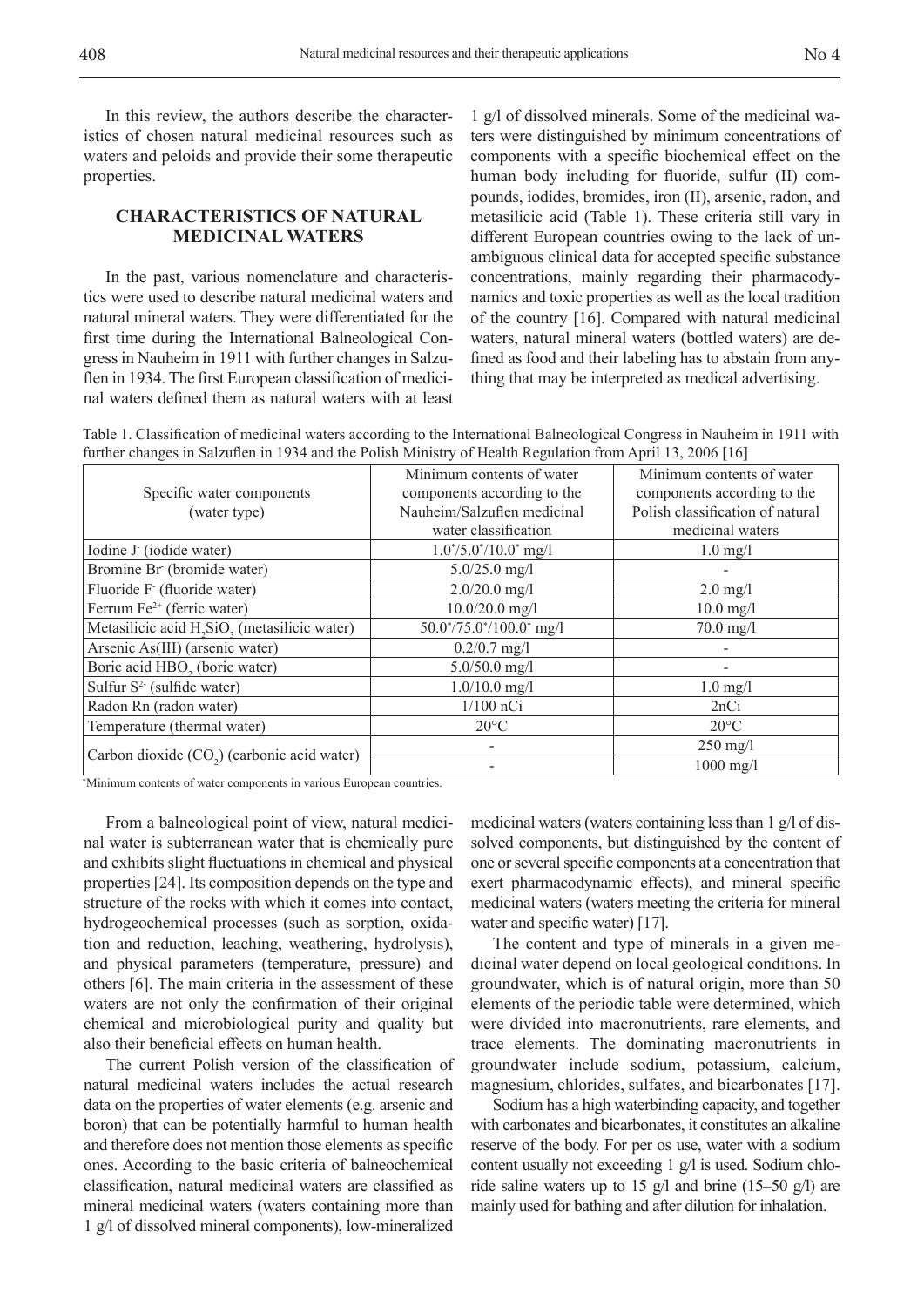Calcium is found in medicinal waters mainly in combination with bicarbonates or chlorides. At a concentration of 500–700 mg/l, calcium is found in bicarbonate–calcium–magnesium waters. These waters supplement the body's need for calcium and magnesium and normalize heart function. At higher concentrations of about 1000–7800 mg/l, calcium is present in brine as calcium chloride. Waters of this type are mainly useful for bathing and in appropriate concentrations for inhalation and rinsing of body cavities. Magnesium is co-present with calcium in medicinal groundwater, but in concentrations generally lower than calcium (by about 50%). Magnesium participates in many enzymatic reactions, reduces myocardial sensitivity to hypoxia, has anti-arrhythmic properties, regulates blood pressure, and reduces nerve tension [26].

In addition to sodium, chlorides are the main component of sodium chloride waters, and their content in water reaches up to several dozen grams per liter (brines). The effects of chlorides on the body during bath (osmotic) or inhalation (increasing the secretion and fluidity of mucus) are because of their reaction with sodium ions [17]. Brines are concentrated salt (sodium chloride waters) solutions, which occur widely in natural forms such as coastal lagoons, salt or soda lakes, deep-sea brines, groundwater, and salterns or saltworks of anthropogenic origin [14]. A graduation tower is a unique structure that is used to produce salt; it removes water from a saline solution by evaporation, thereby increasing the concentration of mineral salts. It is constructed using natural materials (usually wood, branches of blackthorn). Effective brine concentrations are 5–7% solutions with sodium chloride as the main constituent. Other elements present in lower concentrations are calcium, magnesium, and potassium chloride. Inhalation with the use of the salt aerosol formed on brine graduation towers is one of the methods used in the treatment of respiratory diseases [8].

Sulfur (II) compounds occur in medicinal waters as hydrogen sulfide, sulfides, and bisulfides (depending on the pH of the water) and have keratolytic, keratoplastic, and bactericidal effects on the skin. Because hydrogen sulfide and sulfides bind heavy metals, they detoxify and desensitize when administered per os.

Sulphates (VI) occur in groundwater in combination with calcium, sodium, and magnesium. Waters containing significant amounts of magnesium sulfate are barely absorbed by the intestine and have a laxative effect after per os administration [17, 26].

#### **CHARACTERISTICS OF PELOIDS**

Peloids consist of humus and minerals formed over a very long period of time by physical, chemical, biological, and geological processes [3]. The properties of peloids also depend on the humified material and the regional rock.

One of the first definitions of peloids was established by *Lewis* [18] in 1933. According to him, peloid was any natural product composed of a uniform mixture of finely divided organic and inorganic matter with water and applicable in medical practice as cataplasm for external treatment.

Peloids can be classified based on their mineral and chemical composition (phyllo-peloids, organo-peloids, sulfo-peloids), temperature of their liquid phase (hypothermal, homeothermal or isothermal, hyperthermal), their maturation process (natural, artificial), and their origin (primary, secondary) [12]. The classification of peloids is presented in Scheme 1. Peloids can also be classified into eupeloids (original, undressed), parapeloids (crushed, milled, dressed), and peloids apogones (peloidic substances produced by adding liquid carriers). Based on the applications and properties of peloids, we can distinguish them into medical and cosmetic peloids. Medical peloids are recognized and evaluated by proper national authorities, which indicate their possible therapeutic applications. Medical peloids can be applied under medical prescription and supervision. Cosmetic peloids can be used in cosmetology and dermocosmetics as moisturizers, cleansers, and anti-wrinkle or anti-cellulite factors [12].

Therapeutic effects of peloids include stimulatory, antiphlogistic, and analgesic activities. In the maturation process of peloids with high organic content, new bioactive compounds can be biosynthesized by microorganisms. Fangotherapy is usually used to treat rheumatic diseases (arthrosis, arthritis, and fibromyalgia) and skin diseases (acne, psoriasis, and seborrhea). The term "fango," which originated in Italy, means the mud deposited from the thermal springs of sulfurbearing sulfurous or sulfated water.

Another natural resource is named gyttja (also known as "nekron" mud, sapropel, or dy). Gyttja is a Swedish term for organic-rich freshwater mud, which is a mixed organic-rich mud that is rapidly accumulated in eutrophic lakes; the organic component that makes up to 40% of the dry mass results from the partially anaerobic putrefaction of plankton. It is a unique geological formation occurring at the bottom of water bodies (mostly in overgrowing, eutrophic lakes) [28]. According to *Korde* [15], gyttja contains not less than 15% and up to 90% of organic matter. However, gyttja is also known for its high mineral content. For example, in gyttja samples derived from lakes of eastern Latvia, minerals such as Ca, Fe, Mg, K, Mn, Na, Zn, and Ba were detected at concentrations above 50 mg/kg [28]. Sr, Cu, Cr, Ni, Pb, V, As, Co, Rb, Li, Se, and Cd were found at concentrations below 50 mg/kg. Because metal elements are incorporated in organic substances, it is important to evaluate the concentration of potentially toxic microelements such as As, Cd, Cr, and Pb [28].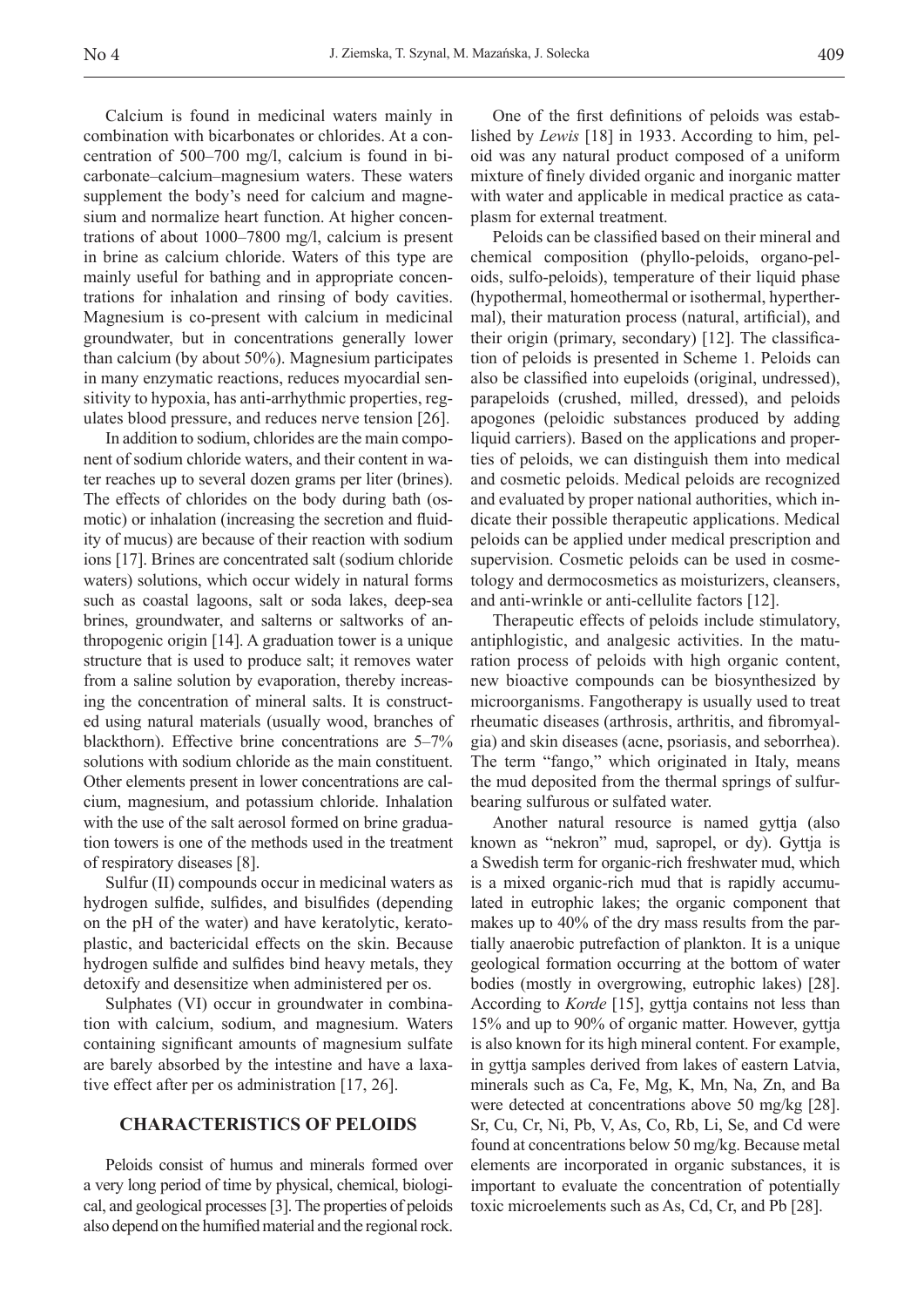

Scheme 1. Classification of peloids

Depending on the origin, sediments can be classified as gyttja attributed to autochthonous sediments and dy attributed to allochthonous sediments.

Pelotherapy, which is a term usually used in southern and central European countries, is defined as the external application of peloids in both therapeutic and skin care indications.

## **THERAPEUTIC PROPERTIES OF NATURAL MEDICINAL RESOURCES**

There are numerous therapeutic effects of natural medicinal waters and peloids. Bicarbonate mineral waters demonstrate positive effects on the digestive tract. Their consumption may neutralize acid secretion, increase the pH level in the gastric lumen, accelerate gastric emptying, and stimulate the release of digestive hormones. Bicarbonate waters create an alkaline environment and decrease bone resorption. They also have some benefits in reducing total cholesterol, LDL cholesterol, and fasting glucose [23].

Sulfate mineral waters are characterized by the presence of sulfate anions with different cations. Magnesium sulfate and sodium sulfate mineral waters have beneficial effects in the treatment of gastrointestinal disorders such as constipation. They improve bowel movements and stool consistency. Chloride waters contain chloride as the predominant element and sodium, calcium, and magnesium as the most abundant ones.

There are a few key therapeutic directions in which natural medicinal waters and peloids are successfully applied. Balneological treatments in health resort medicine centers are one of the most commonly used nonpharmacological approaches for rheumatologic diseases. The mechanisms by which immersion in medicinal or thermal water or the application of mud al-

leviates suffering in rheumatic diseases are not fully understood. The overall benefit is probably the result of the combination of various factors, mostly mechanical, thermal, and chemical effects. Baths in thermal water may influence muscle tone and pain intensity and may help to reduce muscle spasm and to increase the pain threshold. Mud-bath therapy increases plasma β-endorphin levels and secretion of corticotrophin, cortisol, growth hormone, and prolactin. Thermal mud-pack therapy reduces the circulating levels of important mediators of inflammation and pain, such as prostaglandin E2 (PGE2), leukotriene B4 (LTB4), interleukin-1 β (IL-1β), and tumor necrosis factor- $\alpha$ (TNF-α) [9].

Balneotherapy has also been proved to have beneficial effects on patients with osteoarthritis. Osteoarthritis is a degenerative musculoskeletal disease and leading cause of pain, disability, and impaired quality of life [4,10,11]. It affects synovial joints (mainly hips and knees), in which cartilage destruction, subchondral bone remodeling, osteophyte formation, and synovial inflammation are found, thereby leading to joint stiffness [11]. Osteoarthritis usually affects approximately 10% of people over 60 years of age [10]. Different clinical trials were conducted to evaluate the effectiveness of balneotherapy in patients with osteoarthritis. In one such study conducted by Branco et al., patients of both genders aged 64.8±8.9 years were diagnosed with osteoarthritis of the knee. They were randomized into three groups: sulfurous water (SW) group (47 patients), nonsulfurous water (NSW) group (50 patients), and control group (43 patients). Patients in the SW and NSW groups received a 10-week treatment consisting of 30 individual thermal baths (three baths a week, each bath lasting 20 minutes) in either sulfurous water or nonsulfurous water (tap water) at temperatures ranging from 37°C to 39°C. The patients in the con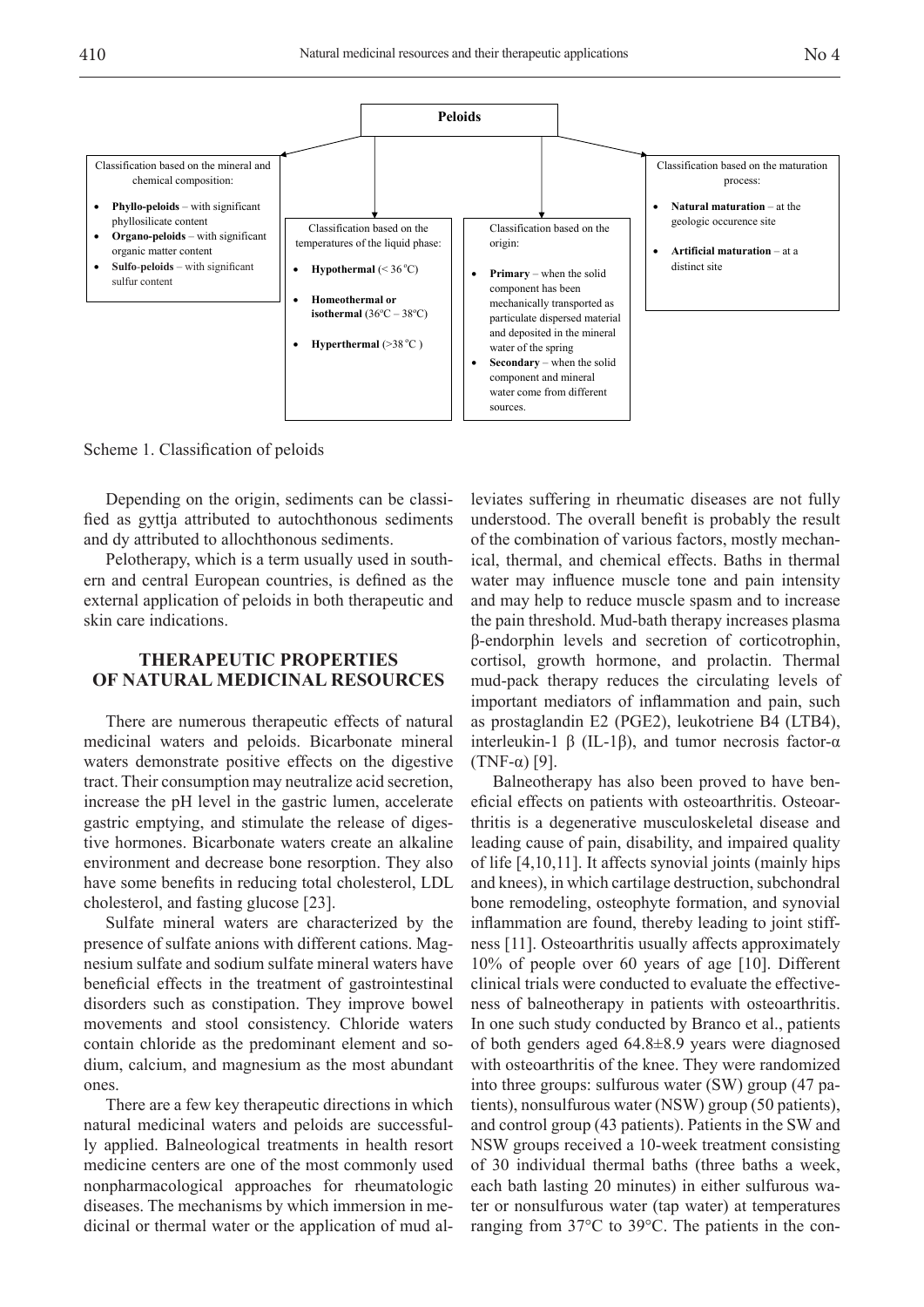trol group did not receive any treatment. The results showed that at the end of treatment, hot SW baths were effective in reducing pain during movement, and their overall effects lasted longer than those of heated NSW baths [4]. In another clinical study, 42 patients (aged  $\geq$ 60 years) diagnosed with knee osteoarthritis received mud therapy for 10 days. Mud therapy included the whole-body application of the combination of mineral medicinal water (with bicarbonate and calcium as predominant ions) and mud, which consisted mainly of silt, clay, sand, phyllosilicates, quartz, and calcite. The results showed that mud therapy significantly improved osteoarthritis-related pain, stiffness, and physical function. It also increased knee flexion and extension angle [11].

Balneotherapy has short- and long-term effects on patients with low back pain-another noninflammatory musculoskeletal disease. In a study by *Balogh* et al., a group of 60 patients with low back pain were assigned to balneotherapy and control groups. Balneotherapy was provided in the form of 30-minute baths in tubs filled with warm water (36°C), 6 days per week, for a total of 12 sessions in 15 consecutive days. The same procedures were applied to the control group with tap water as a placebo. Water used in balneotherapy was natural sulfur water with  $2.4 \text{ mg}/1 \text{ S}^2$  concentration containing relatively high amounts of metasilicic acid (37 mg/l). Clinical improvements were found in the group of patients treated with balneotherapy and persisted for 3 months after the therapy [1].

As balneotherapy has been proved to be effective in the treatment of chronic pain, a randomized clinical trial on patients with fibromyalgia was designed and conducted. Fibromyalgia is a syndrome characterized by generalized skeletal muscle pain accompanied by diverse symptoms, such as fatigue, sleep disturbance, and anxiety/depression. In the study by Pérez-Fernández, a sample of 50 patients was divided into group A and group B. In phase 1, the patients in group A took 14 baths, 30-minute long, for a month, in bicarbonate sodium water of medium mineralization, alkalinity, lithic content, fluorine content, and silicate content at a temperature of 38°C in As Burgas, (Ourense), a thermal and public pool, and underwent the treatment prescribed by their doctor. Group B was treated only with the pharmacological treatment prescribed by their doctor. In phase 2, the groups were crossed. Immersion in mineral medicinal water caused a significant improvement in the impact caused by fibromyalgia. Balneotherapy has been proved to cause physiological effects both locally and generally, exerted by physical, chemical, and biological mechanisms. Hydrostatic pressure caused by thermal baths can produce analgesia. Bathing in mineral medicinal water can reduce certain mediators of inflammation, and this may be because of the presence of chemical components in the water [21].

Sulfurous medicinal waters have been used in medical hydrology as treatment for skin, respiratory, and musculoskeletal disorders [5]. Sulphur-rich water is effective in the treatment of dermatological disorders. The sulfur that penetrates the skin is oxidized and induces various physiological responses in the skin, such as vasodilation in microcirculation, analgesic influence on the pain receptors, and inhibition of the immune response. Sulfur also interacts with oxygen radicals present in deeper layers of the epidermis, producing sulfur and disulfur hydrogen, which may be transformed to pentathionic acid and may serve as the source of antibacterial and antifungal activities of sulfur water [20]. Moreover, if sulfurous medicinal water is applied to the skin in the form of maturated mud or peloid, its effect may be potentiated. The beneficial effects of sulfurous waters and sulfurous mud have been attributed to the presence of sulfur mainly in the form of hydrogen sulfide  $(H_2S)$ . This form is largely available at acidic pH.

Subterraneotherapy is based on exposing patients to the synergic effects of physical, chemical, and biological stimuli present in underground excavations such as Wieliczka salt mine [19]. Its microclimate affects the whole organism stimuli and has a local effect in the respiratory tract as it isolates it from allergens, irritants, and harmful substances. High concentration of natrium chloride present in the underground aerosol stimulates the motor and secretory function of the respiratory tract epithelium, thus improving its cleaning and moisturizing effects [25].

#### **CONCLUSION**

Balneotherapy is officially recognized in many countries such as Italy, France, Spain, Hungary, Poland, Germany and Russia and is dependent on some specific geological, geographic, and meteorological preconditions [13]. The therapeutic activity of natural medicinal resources such as natural medicinal waters and peloids is widely known. In many disorders such as chronic pain, the use of balneotherapy is a safe therapeutic option with little adverse reactions and is usually well tolerated by patients; moreover, it provides analgesic, sedative, and muscular rejuvenative effects, which are quite important to achieve relief from these disorders. However, there are still not too many clinical studies to explain the mode of action of natural resources. *Varga* [27] explained that the therapeutic activity of these natural resources is linked with the inorganic content of water, brines, and peloids. However, he assumed that many experimental balneological studies were not designed properly, and they needed more treated groups, including negative controls. Reflecting the effects of balneotherapy in health resort medicine, it is important to consider other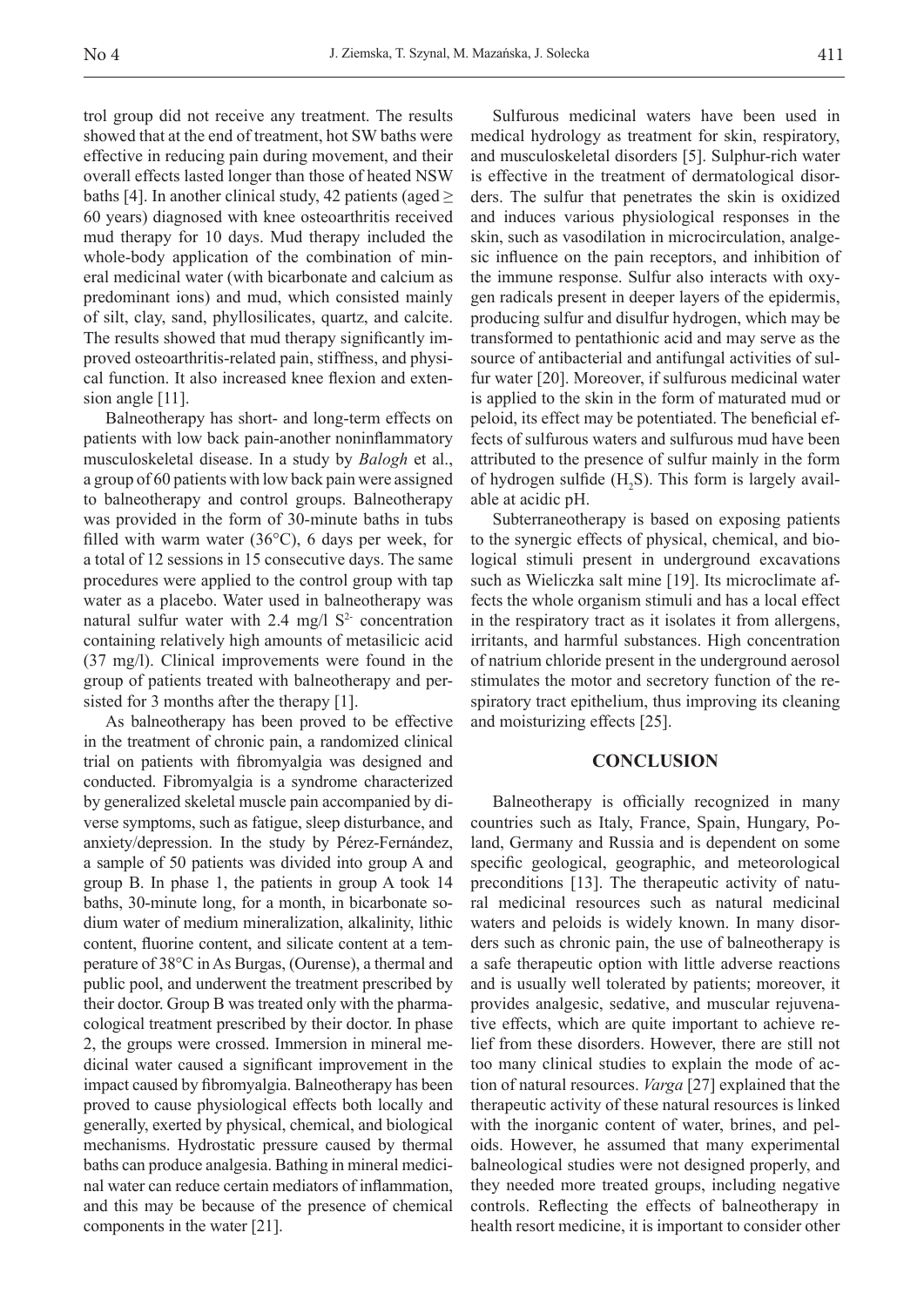environmental factors. The final therapeutic effect on the patient is the combination of many factors, such as the use of natural medicinal resources (hydrotherapy, pelotherapy), climate, outdoor activities, diet, health education, psychotherapy, and/or physiotherapy.

#### **Acknowledgments**

*The authors kindly thank Dr Teresa Latour, a national expert in the field of natural medicinal sources, for her support and supervision. This work was financially supported by the National Institute of Public Health National Institute of Hygiene in Warsaw, Poland, in the frame of project No. BK-1, 2019.*

## **Conflict of interest**

*The authors declare no conflict of interest.*

## **REFERENCES**

- 1. *Balogh Z., Ordögh J., Gász A, Német L, Bender T.*: Effectiveness of balneotherapy in chronic low back pain- a randomized single-blind controlled follow-up study. Forsch Komplementarmed Klass Naturheilkd. 2005;12(4):196-201, doi: 10.1159/000086305
- 2. *Bender T., Karagülle Z., Bálint G.P., Gutenbrunner Ch., Bálint P.V., Sukenik S.*: Hydrotherapy, balneotherapy, and spa treatment in pain management. Rheumatol Int. 2005; 25(3):220–224, doi: 10.1007/s00296-004-0487-4
- 3. *Bergel R.*: Biology and Physics of Peloids. Available at https://pdfs.semanticscholar.org/eec0/ feb89986af7fbe5f534b9a9208ea34f201ac. pdf?\_ga=2.104174658.359466773.1570907868- 2042602991.1570907868 (Accessed 04.11.2019)
- 4. *Branco M., Rego N.N., Silva P.H., Archanjo I.E., Ribeiro M.C., Trevisani V.F.*: Bath thermal waters in the treatment of knee osteoarthritis: a randomized controlled clinical trial. Eur J Phys Rehab Med. 2016; 52(4):422- 430
- 5. *Carbajo J.M. and Maraver F.*: Sulphurous mineral waters: new applications for health. Evid Based Complement Alternat Med. 2017:8034084, doi: 10.1155/2017/8034084
- 6. *Diduch M., Polkowska Ż., Namieśnik J.*: Chemical quality of bottled waters:a review. J Food Sci 2011; 76(9):178-196, doi: 10.1111/j.1750-3841.2011.02386.x
- 7. Directive 2009/54/EC of the European Parliament and of the Council of 18 June 2009 on the exploitation and marketing of natural mineral waters. Official Journal of the European Union; 26.6.2009; L 164/46
- 8. *Drobnik M., Latour T., Sziwa D.*: Zone around the brine graduation towers as an inhalatorium in the open air. Acta Balneol. 2018; 2(152):129-133 (in Polish)
- 9. *Fioravanti A., Cantarini L., Guidelli G.M., Galeazzi M.*: Mechanisms of action of spa therapies in rheumatic diseases: what scientific evidence is there? Rheumatol Int. 2011; 31(1):1-8, doi: 10.1007/s00296-010-1628-6
- 10. *Fraioli A., Mennuni G., Fontana M., Nocchi S., Ceccarelli F., Perricone C., Serio A.*: Efficacy of Spa Therapy, Balneotherapy and Mud-Bath Therapy in the Man-

agement of Knee Osteoarthritis. A Systemic Review. BioMed Res Intern. 2018, doi: 10.1155/2018/1042576

- 11. *Galvez I., Torres-Piles S., Ortega E.*: Innate/inflammatory bioregulation and clinical effectiveness of whole body hyperthermia (balneotherapy) in elderly patients with osteoarthritis. Int J Hypertherm. 2018; 35(1):340- 347, doi: 10.1080/02656736.2018.150896
- 12. *Gomes C., Carretero M.I., Pozo M., Maraver F., Cantista P., Armijo F., Legido J.L., Teixeira F., Rautureau M., Delgad R.*: Peloids and pelotherapy: Historical evolution, classification and glossary. Appl Clay Sci. 2013; 75-76:28-38, doi: 10.1016/j.clay.2013.02.008
- 13. *Gutenbrunner Ch., Bender T., Cantista P., Karagülle Z.*: A proposal for a worldwide definition of health resort medicine, balneology, medical hydrology and climatology. Int J Biometeorol. 2010; 54:495-507. Doi: 10.1007/ s00484-010-0321-5
- 14. *Kalwasinska A., Deja-Sikora E., Burkowska-But A., Szabó A., Felfüldi T., Kosobucki P., Krawiec A., Walczak M.*: Changes in bacterial and archeal communities during the concentration of brine at the graduation towers in Ciechocinek spa (Poland). Extremophiles. 2018; 22(2):233-246, doi: 10.1007/s00792-017-0992-5
- 15. *Korde N.V.*: Biostratification and typology of Russian sapropels. Moscow: Publisher of USSR Academy of Science, 1960
- 16. *Latour T.*: The evaluation criteria and generic classification of "healing mineral waters" and "natural mineral waters". History, present time and new amendments proposals. Acta Balneol. 2018; 4(154):253-257 (in Polish)
- 17. *Latour T.:* Natural medicinal sources in Poland: mineral water, healing gases and peloids. In: *Ponikowska I.*, *Kochanski J.W.* eds. The Great Book of Balneology, Physical Medicine and Health Resort, Aluna, Konstancin – Jeziorna, 2017 (in Polish)
- 18. *Lewis J.* Thermal properties of peloids. Arch Med Hydrol. 1935; 8:181
- 19. *Metel S., Chrabota U., Misorek A., Glodzik J., Slowik A., Szymus K.*: Subterraneotherapy in "Wieliczka" Salt Mine Health Resort. 2018, 113-126 (in Polish)
- 20. *Nasermoaddeli A.* and *Kagamimori S.*: Balneotherapy in medicine: a review. Environ Health Prev Med. 2005; 10:171-179, doi: 10.1007/BF02897707
- 21. *Pérez-Fernández M.R., Calvo-Ayuso N., Martínez-Reglero C., Salgado-Barreira Á., Muiño López-Álvarez J.L.*: Efficacy of baths with mineral-medicinal water in patients with fibromyalgia: a randomized clinical trial. Int J Biometeorol. 2019, 63(9):1161-1170, doi: 10.1007/ s00484-019-01729-7
- 22. *Roques Latrile C.F.:* Evidence-based medicine in balneology and thermal medicine – the main rules of the clinical assessment in balneotherapy. In: *Ponikowska I.*, *Kochanski J.W.* eds. The Great Book of Balneology, Physical Medicine and Health Resort, Aluna, Konstancin – Jeziorna, 2017
- 23. *Quattrini S., Pampaloni B., Brandi M.L.*: Natural mineral waters: chemical characteristics and health effects. Clin Cas Min Bone Metab. 2016; 13(3):173-180, doi: 10.11138/ccmbm/2016.13.3.173